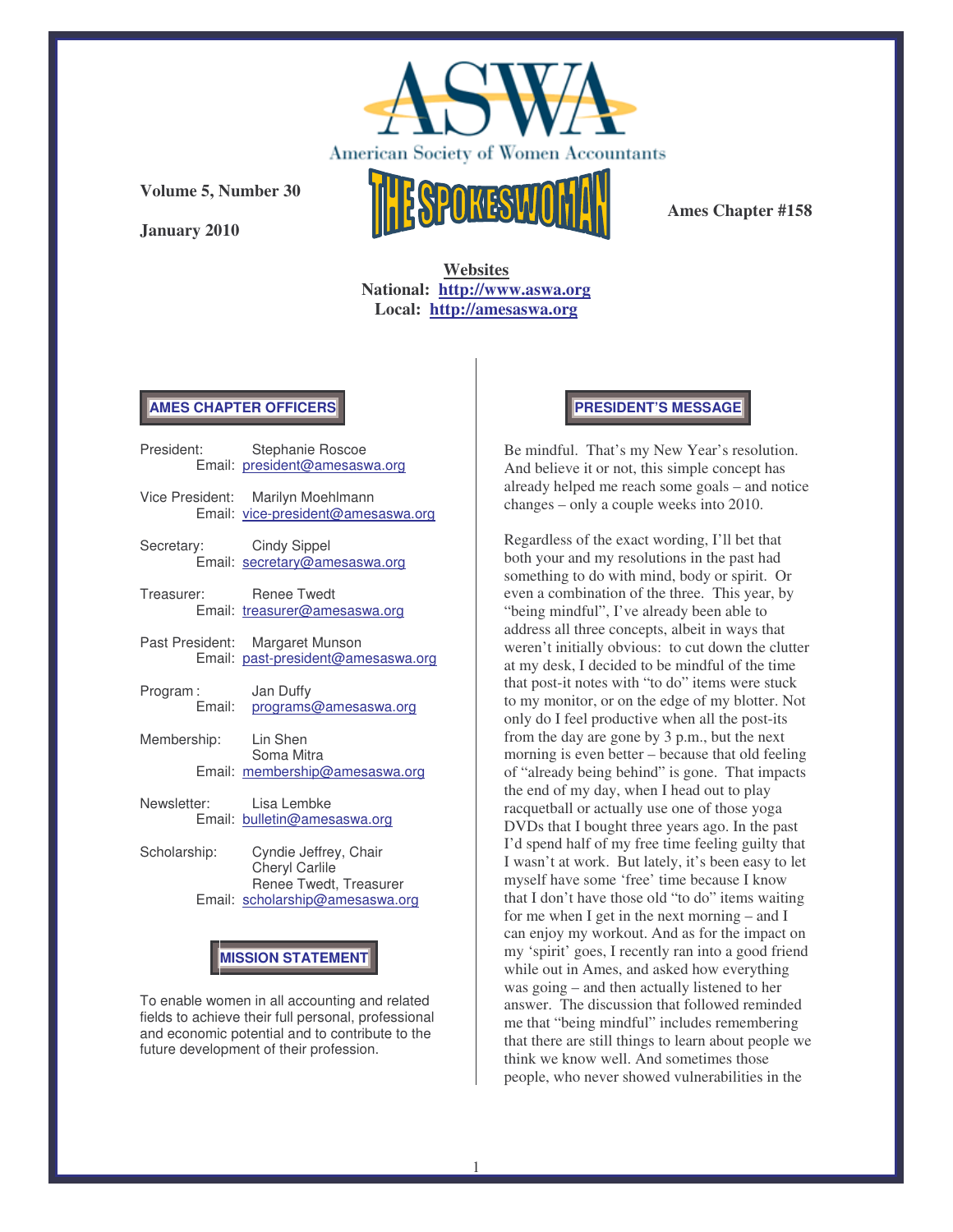

**Ames Chapter #158**

## **Volume 5, Number 30**

**January 2010**

## **Websites National: http://www.aswa.org Local: http://amesaswa.org**

past, need an opportunity to let their guard down in the present.

As all of us continue to work on the goals we set for our Chapter, I ask that we all "be mindful". First, let's talk about scholarships. We don't have a major fundraising event this year, but our committee has already started planning for the Regional Conference that our Chapter will be hosting in 2011. That's still a long time away, but let us "be mindful" of the impact our scholarships have on the recipients. In the current state of our economy, current (and potential) students find it extremely hard to get funding. The scholarships that ASWA gives have a huge impact on the recipients that we may never fully understand. So as our committee continues to work on maximizing the success of our Conference, and provides updates to the rest of the membership, speak up! Let us know what you're thinking and your ideas for making it even better. The more successful the Conference, the more scholarships we can award, and the more positive impact we can have.

Second, our Program Committee works hard every year to meet the goal of providing relevant, worthwhile CPE. So let's all "be mindful" that when we take the time out of our schedules to attend ASWA meetings, we need to make the most of the presentations given to us. Can we be more interactive with the speaker? Can we provide some anecdotal stories for the group? And if we have ideas for future speakers, there's no reason to wait for the July planning meeting – let the committee know now. You not only meet your own goals for learning, but you help out present and future committee members.

And finally, as we address our goal of increasing membership, "be mindful" of what ASWA has provided you over the years and how you can

share that with others. This goal is more than just getting more bodies to show up to our monthly meetings. It's appreciating the intangible benefits that each of us has received from being part of this group, and keeping that top of mind as we meet other women in the accounting profession and think about offering them the same benefits.

Wishing all of you a fantastic 2010. See you next week. -Stephanie

**MEETING INFORMATION**

| Date:     | Wed., January 20 <sup>th</sup> 2010                                        |
|-----------|----------------------------------------------------------------------------|
| Time:     | 5:30 PM Social Time<br>6:00 PM Speaker<br>7:00 PM Dinner/Meeting           |
| Topic:    | <b>Tax Update</b>                                                          |
| Speaker:  | Kristy S. Maitre<br>Senior Stakeholder Liaison<br>Internal Revenue Service |
| Location: | THE BROILER<br>6008 Lincoln Way<br>(west of Ames on Lincoln Way)           |

**RSVP:** All attendees please RSVP by email: programs@amesaswa.org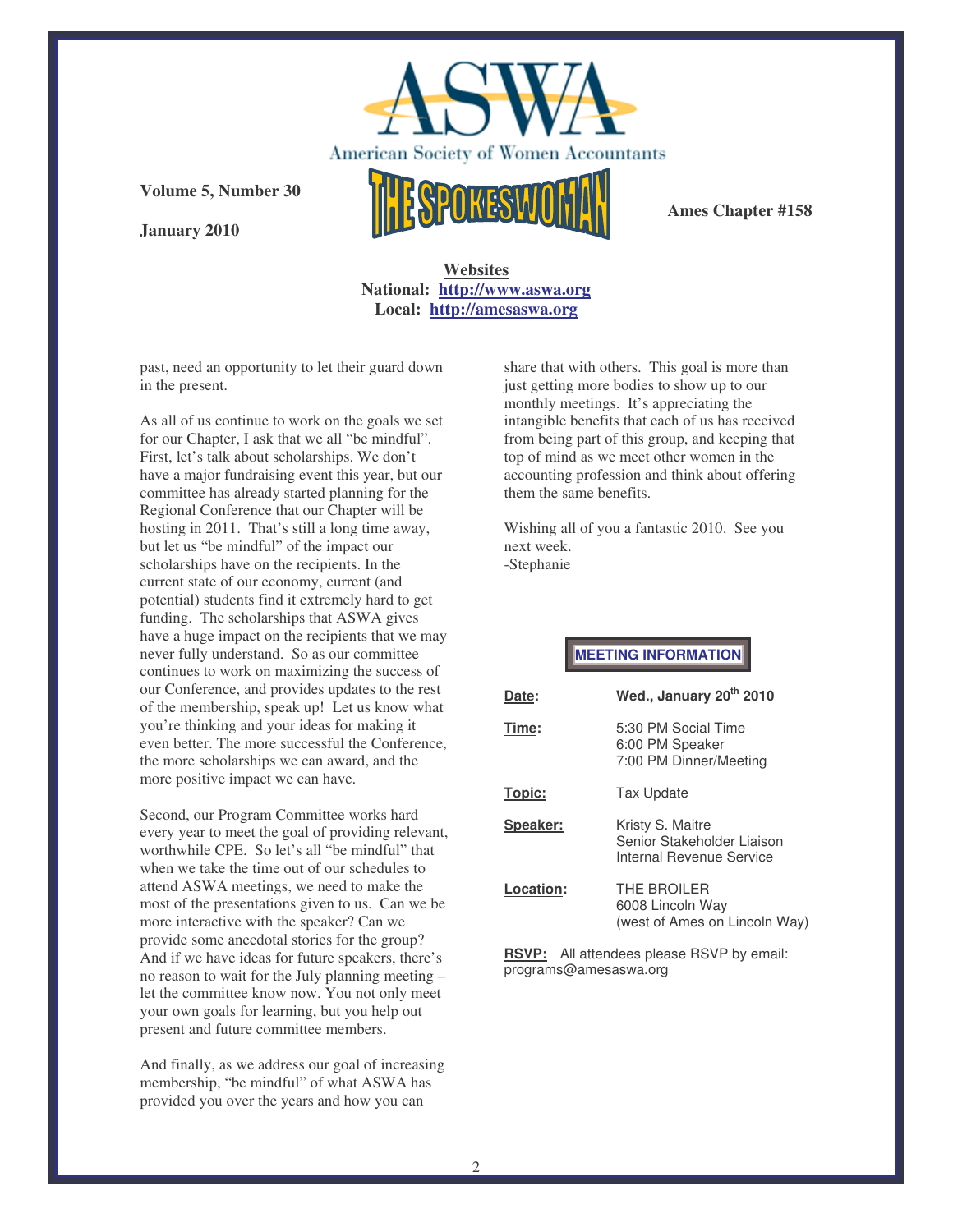

**Volume 5, Number 30**

**January 2010**



**Ames Chapter #158**

**Websites National: http://www.aswa.org Local: http://amesaswa.org**



American Society of Women Accountants Ames Chapter #158 November 18, 2009

- 1. Call to Order
- 2. Quorum
- 3. Approval of Minutes
- 4. Treasurer's Report
- 5. Committee Reports
	- a. Membership
	- b. Program c. Bulletin
	- d. Scholarship
- 6. Old Business
	- a. Regional Conference
		- b. Standing Rules
- 7. New Business
	- a. TBD
- 8. Announcements
- 9. Adjournment

### **November 2009 MINUTES**

November Minutes American Society of Women Accountants Ames Chapter #158 Membership Meeting November 18, 2009

Call to Order: The November 2009 Membership Meeting of the Ames Chapter #158 was called to order by Vice President Marilyn Moehlmann in Ames at 7:25 pm on Wednesday, November 18, 2009. Those in attendance were Margaret Munson, Soma Mitra, Jan Duffy, Lisa Lembke, Cindy Sippel, Karen Jacobson, Marilyn Moehlmann, Renee Twedt, Janet Mortvedt, Kate Mulder, Kayla Christensen, Brenda O'Neall Smith and one guest. A quorum was present.

Approval of Minutes: Karen Jacobson moved to approve the minutes with the amendments noted. Renee Twedt seconded the motion which passed.

Treasurer's Report: Renee is working on a new budget spreadsheet. The budget will include table rental for the JNC.

#### Committee Reports:

Membership Committee:

- Current membership stands at 31. This number should increase with one more renewal.
- We have added three new members this year.
- The membership committee is still looking at a "buddy system" for members.

#### Program:

- The January program will be a tax update by Kristy Maitre at the Broiler.
- The Christmas party will be on our regular meeting night in December. Details are still being determined and will be communicated to the membership when finalized.

Bulletin: Please send any bulletin items to Lisa Lembke. She will try to get it distributed earlier.

Scholarship:

- Fund raising Jan Duffy will look into the possibility of selling concessions at Cyclone events.
- The Scholarship Committee has received many applications and will narrow the options down to three for the membership to consider.

Outreach: No report